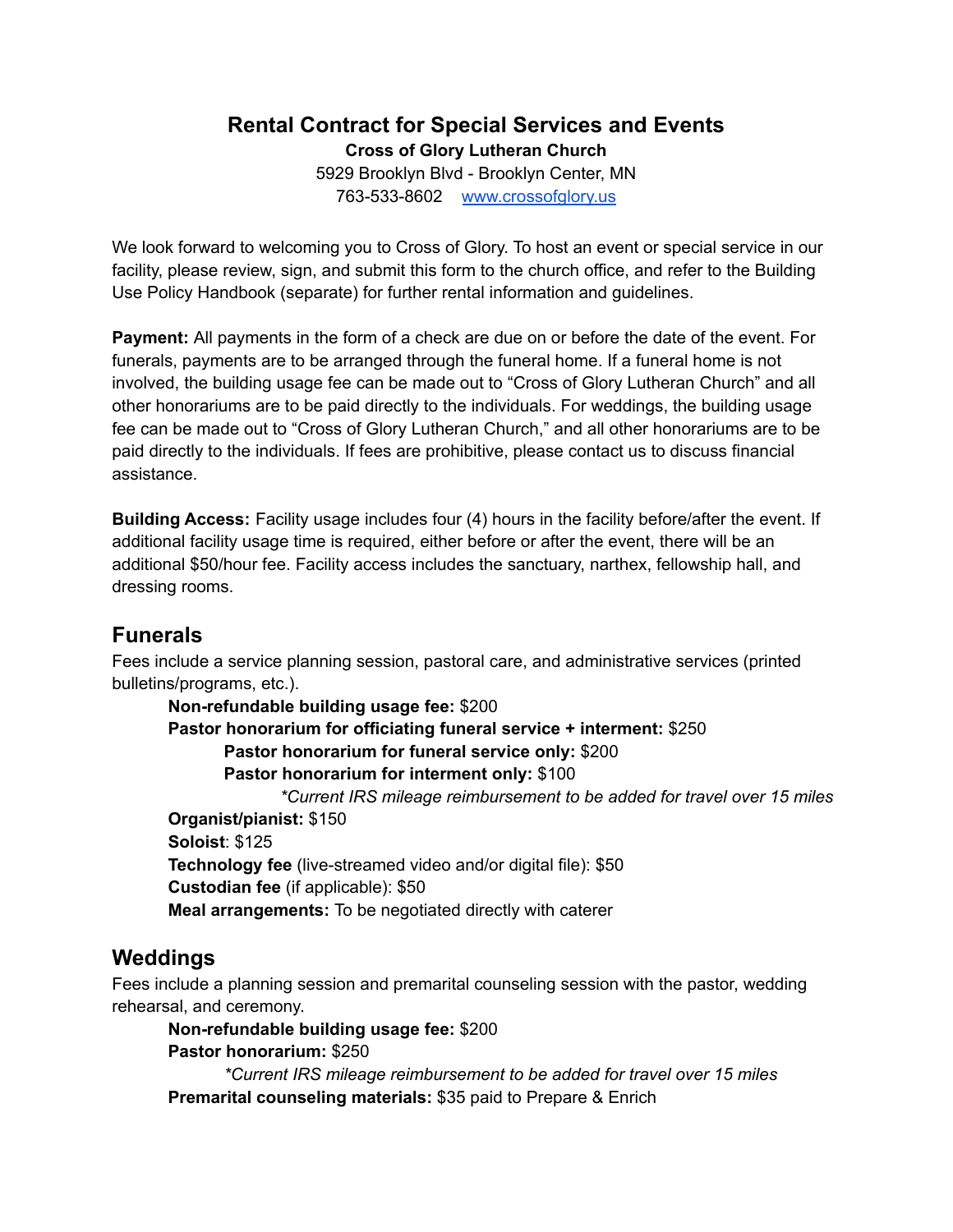**Organist/pianist:** \$150 **Soloist/other musician**: \$125 **Technology fee** (live-streamed video and/or digital file): \$50 **Custodial fee:** \$50

## **Other Events**

**Non-refundable building usage fee:** \$200 **Custodial fee** (if applicable)**:** \$50

| <b>Other Needs/Comments:</b> |
|------------------------------|
|                              |



\_\_\_\_\_\_\_\_\_\_\_\_\_\_\_\_\_\_\_\_\_\_\_\_\_\_\_\_\_\_\_\_\_\_\_\_\_\_\_\_\_\_\_\_\_\_\_\_\_\_\_\_\_\_\_\_\_\_\_\_\_\_\_\_\_\_\_\_\_\_\_\_\_\_\_\_

**Facility Use Guidelines**